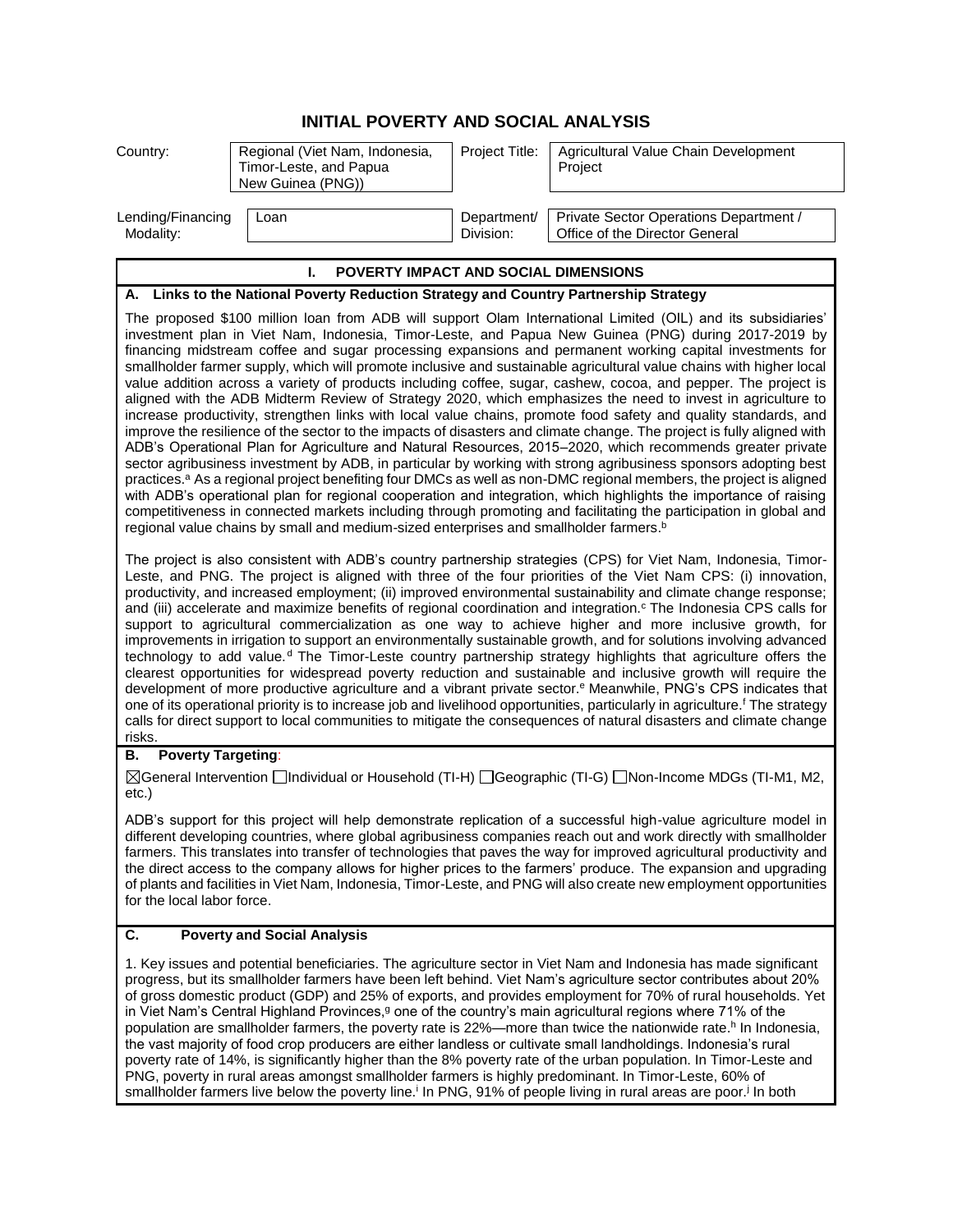countries, most farming households have minimal engagement with agricultural markets and can be characterized as low-input, low-output producers. The proximate factors that contribute to low productivity include poor infrastructure and connectivity, limited availability of extension services, low usage of agricultural inputs, and low uptake of improved crop varieties.

The project will benefit the following: (i) Viet Nam's, Indonesia's, Timor-Leste's, and PNG's local economy through improved agricultural production and marketing, and higher local value addition, (ii) potential smallholder farmers by gaining more knowledge through agricultural extension services, training, and livelihood support and direct access to market ensuring better price for their produce, and (iii) the local labor force through creation of new employment opportunities from the expanded plant operations and from construction activities.

2. Impact channels and expected systemic changes. The expansion and upgrading of plants and facilities in Viet Nam, Indonesia, Timor-Leste, and PNG will create new employment opportunities for the local labor force in these countries. Moreover, OIL and its subsidiaries (Olam) provides agricultural extension services, training and livelihood support to smallholder farmers which will foster better incomes.

3. Focus of (and resources allocated in) the due diligence. ADB team and experienced external experts conducted due diligence on Olam's operations in the four project countries to understand the environmental and social impacts of the project. The external experts were engaged to conduct a corporate audit on the company's existing environment and social policy, procedures, and operations. The audit identified corrective actions required to ensure adequacy and compliance of the procedures and operations to the ADB SPS and other social requirements, including labor and gender aspects.

4. Specific analysis for policy-based lending. Not applicable.

## **II. GENDER AND DEVELOPMENT**

1. What are the key gender issues in the sector/subsector that are likely to be relevant to this project or program? In Viet Nam, Café Outspan Vietnam Limited (COVL) has 410 staff, of which 10 percent are female. Approximately 75% of them work in office areas and in the warehouse and packing areas; jobs in the production area are dominated by men as tasks are considered heavy and not suitable for female employees. About 10 female employees were employed as supervisors and in executive positions. Female employees have reportedly benefits as required by law including break of 30 minutes per day during their periods, maternity leave for six months, and one hour leave per day for female employees who are caring their children under 12 months old. Gifts were also given to female employees on Viet Nam Women's Day and International Women's Day. For Indonesia, PT DUS employs 350 permanent employees, of which 9 are female. The female employees are in the Human Resources Department, Procurement Department, and Finance and Administration Department. Legally required entitlements for female employees (e.g. maternity leave, time-off for female employees experiencing miscarriage, and during menstruation period) are provided by the Company. For Timor-Leste, Outspan Agro Timor employs 13 female employees who work in the accounts department, the Quality Assurance and Quality Control facility, and at the reception. For PNG, there are approximately 25 permanent staff and 19 casual staff in the two sites of Outspan PNG Limited of which only 5 female employees. Women's roles in operations include office administration and quality assurance. No women are employed as laborers.

2. Does the proposed project or program have the potential to contribute to the promotion of gender equity and/or empowerment of women by providing women's access to and use of opportunities, services, resources, assets, and participation in decision making?

 $\boxtimes$  Yes  $\Box$  No A Gender Action Plan was prepared that includes measures such as (i) increase the proportion of women employees (from 10% to 15% in Olam Vietnam, from 3% to 6% in PT Olam Indonesia, from 10% to 15% in COVL, from 3% to 5% in PT DUS, from 10% to 13% in OIL's subsidiary in Timor-Leste, and 20% to 25% in OIL's subsidiary in PNG); (ii) ensuring that at least 25% of farmers trained under the TA which will provide training in good farming practices and climate smart agriculture for smallholder coffee farmers are women, (ii) providing designated areas for lactating mothers, (iv) enhancing human resource policy to include provisions on gender equality in recruitment and salary and to prohibit sexual harassment in the work place.

3. Could the proposed project have an adverse impact on women and/or girls or widen gender inequality?<br>  $\Box$  Yes  $\Box$  No The project will benefit women through increase in employment opportunities. better  $\boxtimes$  No The project will benefit women through increase in employment opportunities, better facilities for women staff, and enhanced agricultural skills for women farmers.

4. Indicate the intended gender mainstreaming category:

 $\Box$  GEN (gender equity)  $\Box$  EGM (effective gender mainstreaming)

 $\Box$  SGE (some gender elements)  $\Box$  NGE (no gender elements)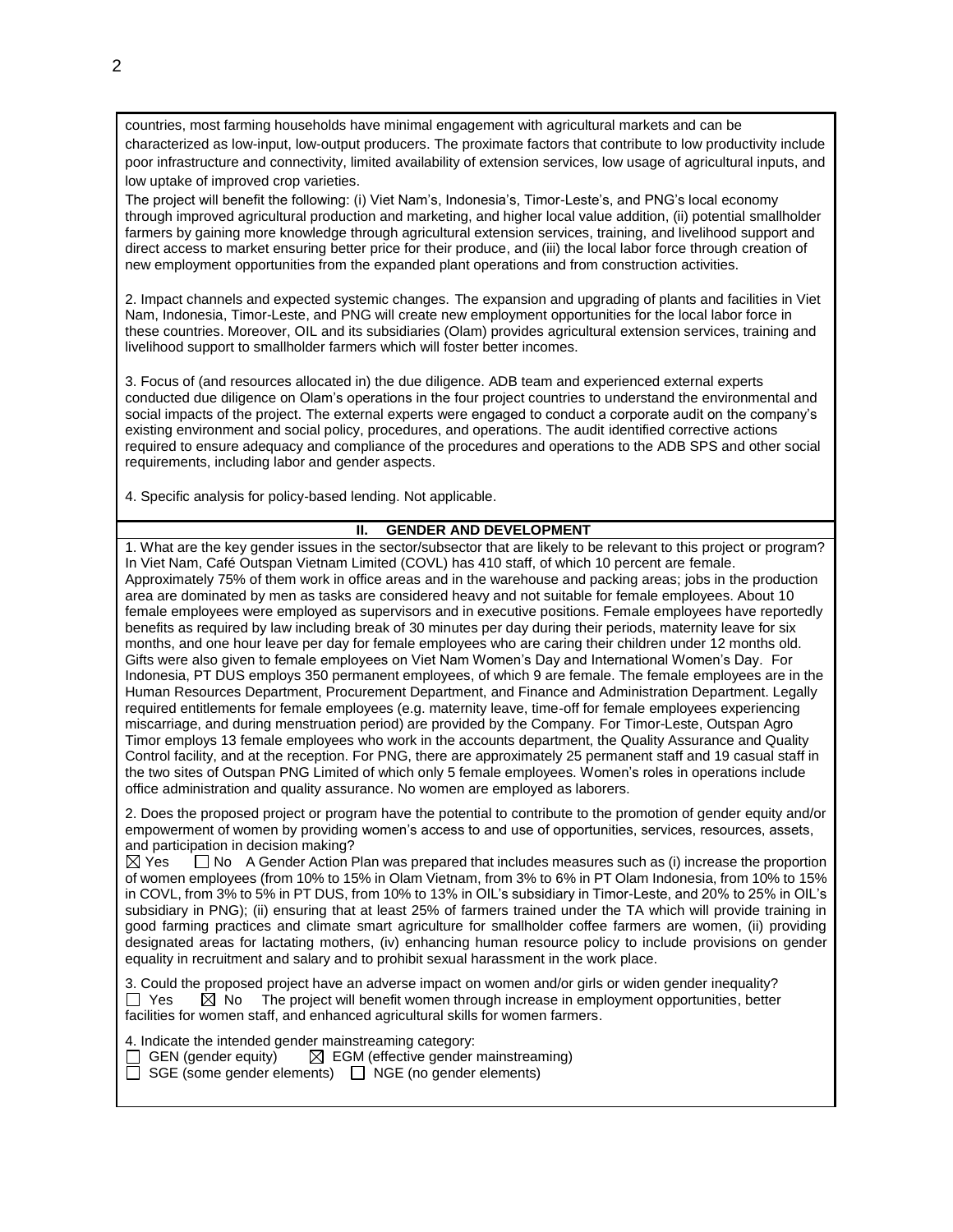| <b>PARTICIPATION AND EMPOWERMENT</b><br>Ш.                                                                                                                                                                                                                                                                                                                                                                                                                                                                                                                                                                                                                                                                                                                                                                                                               |
|----------------------------------------------------------------------------------------------------------------------------------------------------------------------------------------------------------------------------------------------------------------------------------------------------------------------------------------------------------------------------------------------------------------------------------------------------------------------------------------------------------------------------------------------------------------------------------------------------------------------------------------------------------------------------------------------------------------------------------------------------------------------------------------------------------------------------------------------------------|
| 1. Who are the main stakeholders of the project, including beneficiaries and negatively affected people? Identify<br>how they will participate in the project design.                                                                                                                                                                                                                                                                                                                                                                                                                                                                                                                                                                                                                                                                                    |
| The potential project stakeholders include communities, local leaders, nearby communities, local government units,<br>and small holder farmers. Olam's existing systems for environmental and social management system and<br>Community Outreach activities will be strengthened to undertake dialogue and information dissemination for<br>different stakeholders.                                                                                                                                                                                                                                                                                                                                                                                                                                                                                      |
| 2. How can the project contribute (in a systemic way) to engaging and empowering stakeholders and<br>beneficiaries, particularly, the poor, vulnerable and excluded groups? What issues in the project design require<br>participation of the poor and excluded? Olam will incorporate in its environmental and social management<br>system the process of engagement with various stakeholders including nearby communities, local government<br>units, and smallholder farmers.                                                                                                                                                                                                                                                                                                                                                                        |
| 3. What are the key, active, and relevant civil society organizations in the project area? What is the level of civil<br>society organization participation in the project design?                                                                                                                                                                                                                                                                                                                                                                                                                                                                                                                                                                                                                                                                       |
| $L\boxtimes$ Information generation and sharing $\Box$ Consultation<br>$\Box$ Collaboration<br>$\Box$ Partnership<br>The opportunity to involve civil society organizations is limited, as the project will be into expansion of plants and<br>facilities and support for permanent working capital investments for smallholder farmer supply. Olam's existing<br>systems include procedures to consult various stakeholders, assign a staff to help implement consultation<br>activities, and address any concerns from stakeholders, including civil society organizations, if any.                                                                                                                                                                                                                                                                    |
| 4. Are there issues during project design for which participation of the poor and excluded is important? What are<br>they and how shall they be addressed? $\Box$ Yes<br>$\boxtimes$ No<br>The project through a technical assistance will support smallholder farmers through trainings to improve their<br>agricultural skills. As farmer productivity increases, their income is expected to increase from higher sales.                                                                                                                                                                                                                                                                                                                                                                                                                              |
| IV.<br><b>SOCIAL SAFEGUARDS</b>                                                                                                                                                                                                                                                                                                                                                                                                                                                                                                                                                                                                                                                                                                                                                                                                                          |
| A. Involuntary Resettlement Category □ A □ B ⊠ C □ FI                                                                                                                                                                                                                                                                                                                                                                                                                                                                                                                                                                                                                                                                                                                                                                                                    |
| 1. Does the project have the potential to involve involuntary land acquisition resulting in physical and economic<br>displacement? $\Box$ Yes<br>$\boxtimes$ No The facilities of COVL, PT DUS, and OIL's subsidiary in PNG are located in<br>industrial parks. The facilities of OIL's subsidiary in Timor-Leste are located on leased lands. The expansion<br>facilities will be constructed within existing premises of the subsidiary companies. These lands do not have any<br>legacy or current risks associated with land acquisition and resettlement. The independent audit has also<br>assessed that the current and planned operations of OIL would not potentially lead to any involuntary<br>resettlement issues. Hence, no involuntary resettlement is not envisaged for the project on account of its<br>operational and expansion plans. |
| 2. What action plan is required to address involuntary resettlement as part of the PPTA or due diligence process?<br>$\Box$ Resettlement plan<br>$\Box$ Resettlement framework<br>$\Box$ Social impact matrix<br>$\boxtimes$ Environmental and social management system arrangement<br>$\Box$ None                                                                                                                                                                                                                                                                                                                                                                                                                                                                                                                                                       |
| The ESMS will be enhanced to (i) include screening criteria and decision matrix for any involuntary resettlement<br>related issues or impacts (applicable only in case of future expansion projects with additional land requirements),<br>and (ii) develop a corporate grievance policy and procedure on receiving, documenting, and addressing those<br>grievances, among others. Screening of the investments activities under the loan will confirm that these are<br>category C under IR.                                                                                                                                                                                                                                                                                                                                                           |
| B. Indigenous Peoples Category □ A □ B ⊠ C □ FI                                                                                                                                                                                                                                                                                                                                                                                                                                                                                                                                                                                                                                                                                                                                                                                                          |
| 1. Does the proposed project have the potential to directly or indirectly affect the dignity, human rights, livelihood<br>systems, or culture of indigenous peoples?<br>$\Box$ Yes<br>$\boxtimes$ No<br>2. Does it affect the territories or natural and cultural resources indigenous peoples own, use, occupy, or claim,<br>$\boxtimes$ No The project activities in Indonesia, Viet Nam, PNG, and Timor-<br>as their ancestral domain? $\Box$ Yes<br>Leste are not expected to impact any ethnic minorities or indigenous peoples.<br>3. Will the project require broad community support of affected indigenous communities? $\Box$ Yes $\boxtimes$ No<br>4. What action plan is required to address risks to indigenous peoples as part of the PPTA or due diligence                                                                                |
| process?<br>Indigenous peoples plan   Indigenous peoples planning framework   Social Impact matrix<br>∃ None<br>$\boxtimes$ Environmental and social management system arrangement<br>Olam will strengthen its systems to include Screening criteria and decision matrix for any indigenous peoples<br>related issues or impacts (applicable only in case of future expansion projects). Screening of the investments<br>activities under the loan will confirm that these are category C under IP.                                                                                                                                                                                                                                                                                                                                                      |